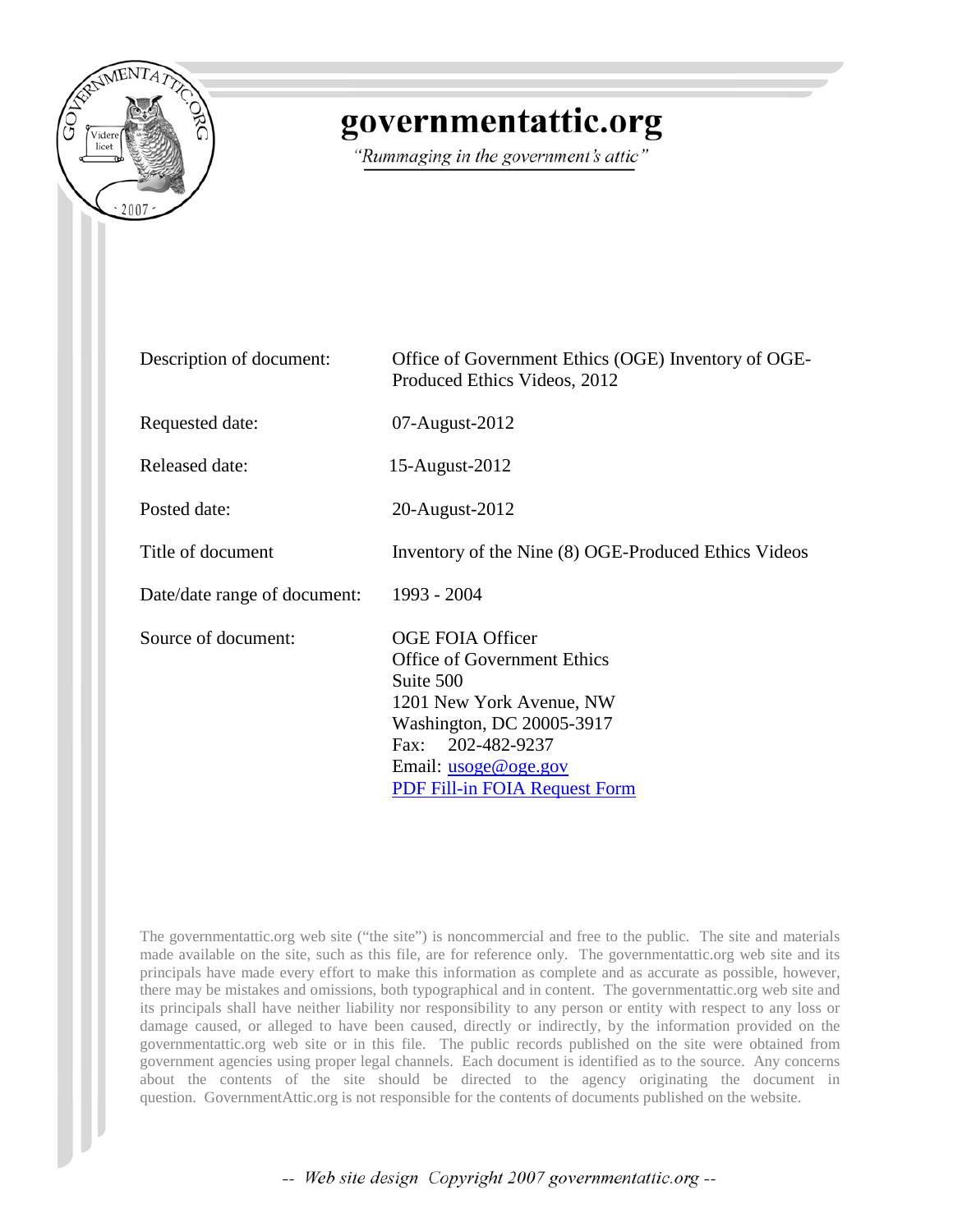

United States Office of Government Ethics

1201 New York Avenue, NW, Suite 500 Washington, DC 20005-3917

August 15,2012

## Tracking No.: OGE FOIA FY 12/43

This is in response to your Freedom of Information Act (FOIA) request, which was received by the Office of Government Ethics (OGE) on August 7, 2012. In your request, you asked for "a digital/electronic copy of the listing/inventory of training videos at the Office of Government Ethics."

OGE has located 5 pages of material responsive to your request, which are being provided to you without charge. In addition, OGE recently launched a YouTube channel that showcases OGE's educational videos available at: www.youtube.com/user/USOGE.

The OGE official responsible for this FOIA determination is the undersigned. In accordance with the FOIA, as codified at 5 U.S.C. § 552(a)(6)(A), and OGE's FOIA regulations, at 5 C.F.R.§ 2604.304, you may administratively appeal this determination. The name and address of the OGE official to whom such an appeal would have to be submitted are; Don W. Fox, General Counsel, Office of Government Ethics, Suite 500, 1201 New York Avenue, NW, Washington, DC 20005-3917. Any such appeal must be in writing and must be sent within 30 days of the date you receive this response letter. If you do appeal, you should include copies of your request and this response, together with a statement of why you believe this initial determination is in error. Also, if you appeal, you should clearly indicate on the envelope and in the letter that it is a "Freedom of Information Act Appeal."

Sincerely,

Lerri Co Kerri A. Cox

OGE FOIA Officer

Enclosures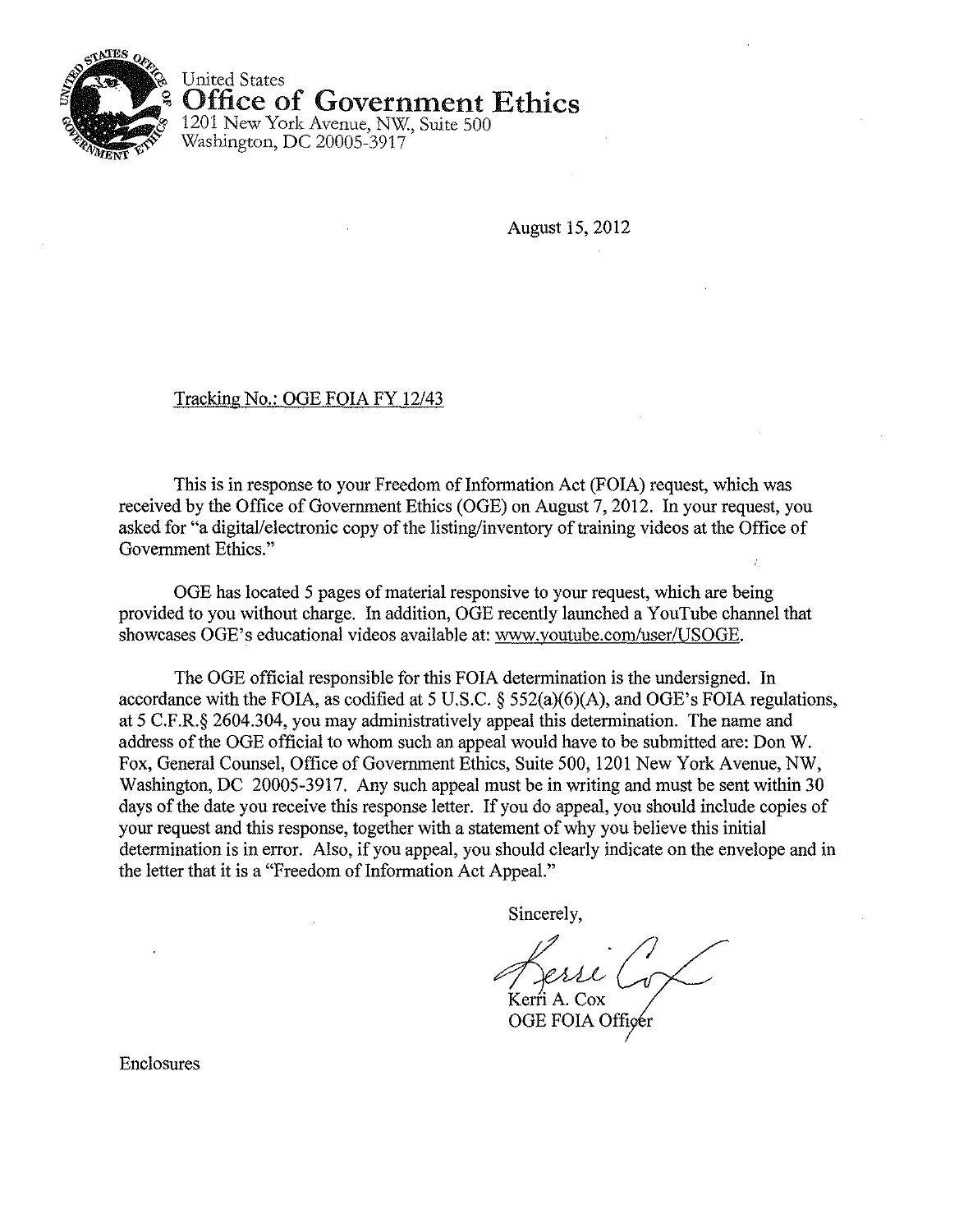

## **Inventory of the Nine (8) OGE-Produced Ethics Videos**

## *in order by production date*

| <b><i><u>Mideo</u></i></b> |                                                                                 | <b>Closed</b><br><b>Captioned</b> | Format(s)  |
|----------------------------|---------------------------------------------------------------------------------|-----------------------------------|------------|
| Title                      | <b>Synopsis</b><br>What if you missed a vital fact when counseling an           | Yes.                              | <b>DVD</b> |
|                            | employee on a conflict of interest situation? This                              |                                   |            |
| "Ask the Right"            | video highlights the unpredictable nature of ethics                             |                                   |            |
| Questions; Get the Right   | counseling. It takes us into an ethics counselor's                              |                                   |            |
| Answers"                   | office and reminds us that you never know what to                               |                                   |            |
| <b>Year Produced</b>       | expect when an employee comes to you with an                                    |                                   |            |
|                            | ethics question. Discover how this ethics counselor                             |                                   |            |
| 2004                       | changed her questioning when the facts evolved into                             |                                   |            |
| Length                     | something she was not anticipating.                                             |                                   |            |
| 10 Minutes                 | The intended audience for this video is ethics                                  |                                   |            |
| <b>Intended Audience</b>   | officials. It is to be used as part of an instructor-led                        |                                   |            |
|                            | course on conflicts of interest. During this video                              |                                   |            |
| Ethics Officials           | viewers discuss:                                                                |                                   |            |
|                            |                                                                                 |                                   |            |
|                            | Possible ethics implications of a business<br>venture                           |                                   |            |
|                            | The reasons to be concerned in this situation<br>٠                              |                                   |            |
|                            | The additional facts the ethics counselor needs<br>٠<br>to advise the employee. |                                   |            |
|                            |                                                                                 |                                   |            |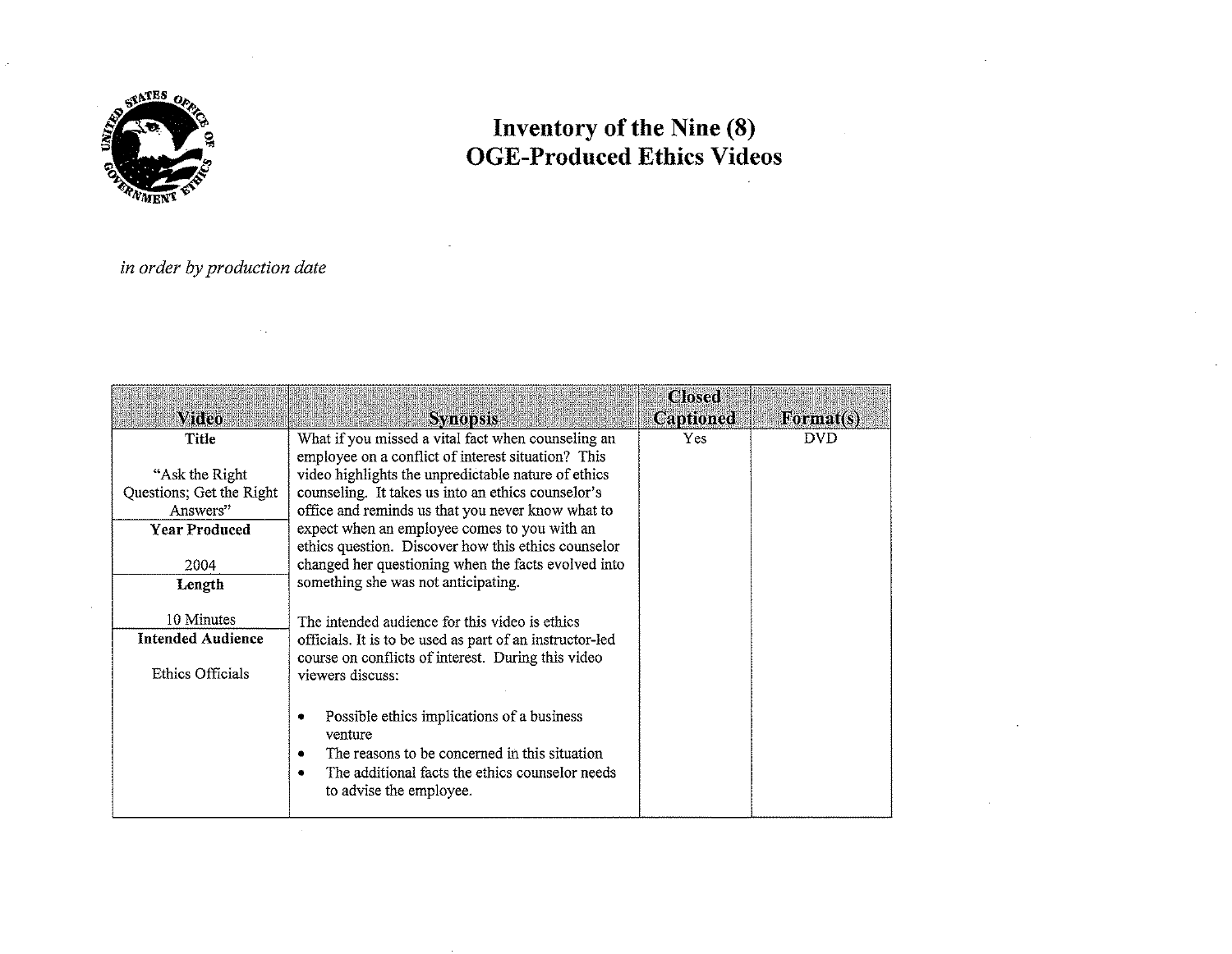|                                      |                                                                                                      | <b>Closed</b> | Format(s)  |
|--------------------------------------|------------------------------------------------------------------------------------------------------|---------------|------------|
| Video                                | <b>Synopsis</b>                                                                                      | Captioned     |            |
| <b>Title</b>                         | This video examines some of the ethics issues that                                                   | Yes           | <b>DVD</b> |
|                                      | commonly confront employees entering Government                                                      |               |            |
| "You've Got It"                      | from the private sector, especially higher-level                                                     |               |            |
| <b>Year Produced</b>                 | employees. It addresses issues concerning the use of                                                 |               |            |
|                                      | subordinates to perform tasks unrelated to<br>Government service, recusal requirements to avoid      |               |            |
| 2000                                 | conflicts of interest and impartiality concerns, use of                                              |               |            |
| Length                               | official title to advance private fund-raising,                                                      |               |            |
| 31 Minutes                           | acceptance of payment from private sources for                                                       |               |            |
| <b>Intended Audience</b>             | giving an official speech, and acceptance of gifts                                                   |               |            |
|                                      | from prohibited sources. Although the video is                                                       |               |            |
| Employees entering                   | intended especially for use during the Presidential                                                  |               |            |
| Government from the                  | transition and thereafter to focus the attention of<br>political appointees on the importance of the |               |            |
| private sector                       | executive branch ethics program, OGE expects that                                                    |               |            |
|                                      | the video may also prove instructive for other                                                       |               |            |
| <b>Executive Branch</b><br>Employees | executive branch employees.                                                                          |               |            |
| Title                                | This video explores various standards of conduct                                                     | Yes           | <b>DVD</b> |
|                                      | issues using a broadcast-quality news magazine                                                       |               |            |
| "Ethics Inquiry"                     | format. News "anchors" in Los Angeles and                                                            |               |            |
|                                      | Washington host four field reporters, each of whom                                                   |               |            |
| <b>Year Produced</b>                 | provides an in-depth look at different ethics topics                                                 |               |            |
|                                      | while bringing a unique and sometimes humorous                                                       |               |            |
| 1996                                 | approach to their coverage. The result is an                                                         |               |            |
|                                      | educational, interesting and even entertaining<br>program for any level of employee. The program is  |               |            |
| Length                               | divided into four segments with each segment                                                         |               |            |
| 45 Minutes                           | devoted exclusively to one of the following topics:                                                  |               |            |
|                                      | gifts from outside sources, gifts between employees,                                                 |               |            |
| <b>Intended Audience</b>             | conflicting financial interests and impartiality issues.                                             |               |            |
|                                      | These segments can be shown separately or                                                            |               |            |
| Any level employee                   | collectively, depending upon an agency's needs and                                                   |               |            |
|                                      | interests.                                                                                           |               |            |
|                                      |                                                                                                      |               |            |

 $\label{eq:2.1} \frac{1}{\sqrt{2}}\int_{\mathbb{R}^3}\frac{1}{\sqrt{2}}\left(\frac{1}{\sqrt{2}}\right)^2\left(\frac{1}{\sqrt{2}}\right)^2\left(\frac{1}{\sqrt{2}}\right)^2\left(\frac{1}{\sqrt{2}}\right)^2\left(\frac{1}{\sqrt{2}}\right)^2.$ 

 $\mathcal{L}^{\pm}$ 

 $\label{eq:2.1} \frac{1}{\sqrt{2}}\int_{\mathbb{R}^3}\frac{1}{\sqrt{2}}\left(\frac{1}{\sqrt{2}}\right)^2\frac{1}{\sqrt{2}}\left(\frac{1}{\sqrt{2}}\right)^2\frac{1}{\sqrt{2}}\left(\frac{1}{\sqrt{2}}\right)^2\frac{1}{\sqrt{2}}\left(\frac{1}{\sqrt{2}}\right)^2.$ 

 $\label{eq:2.1} \mathcal{L}(\mathcal{L}^{\mathcal{L}}_{\mathcal{L}}(\mathcal{L}^{\mathcal{L}}_{\mathcal{L}})) = \mathcal{L}(\mathcal{L}^{\mathcal{L}}_{\mathcal{L}}(\mathcal{L}^{\mathcal{L}}_{\mathcal{L}})) = \mathcal{L}(\mathcal{L}^{\mathcal{L}}_{\mathcal{L}}(\mathcal{L}^{\mathcal{L}}_{\mathcal{L}}))$ 

 $\sim$   $\sim$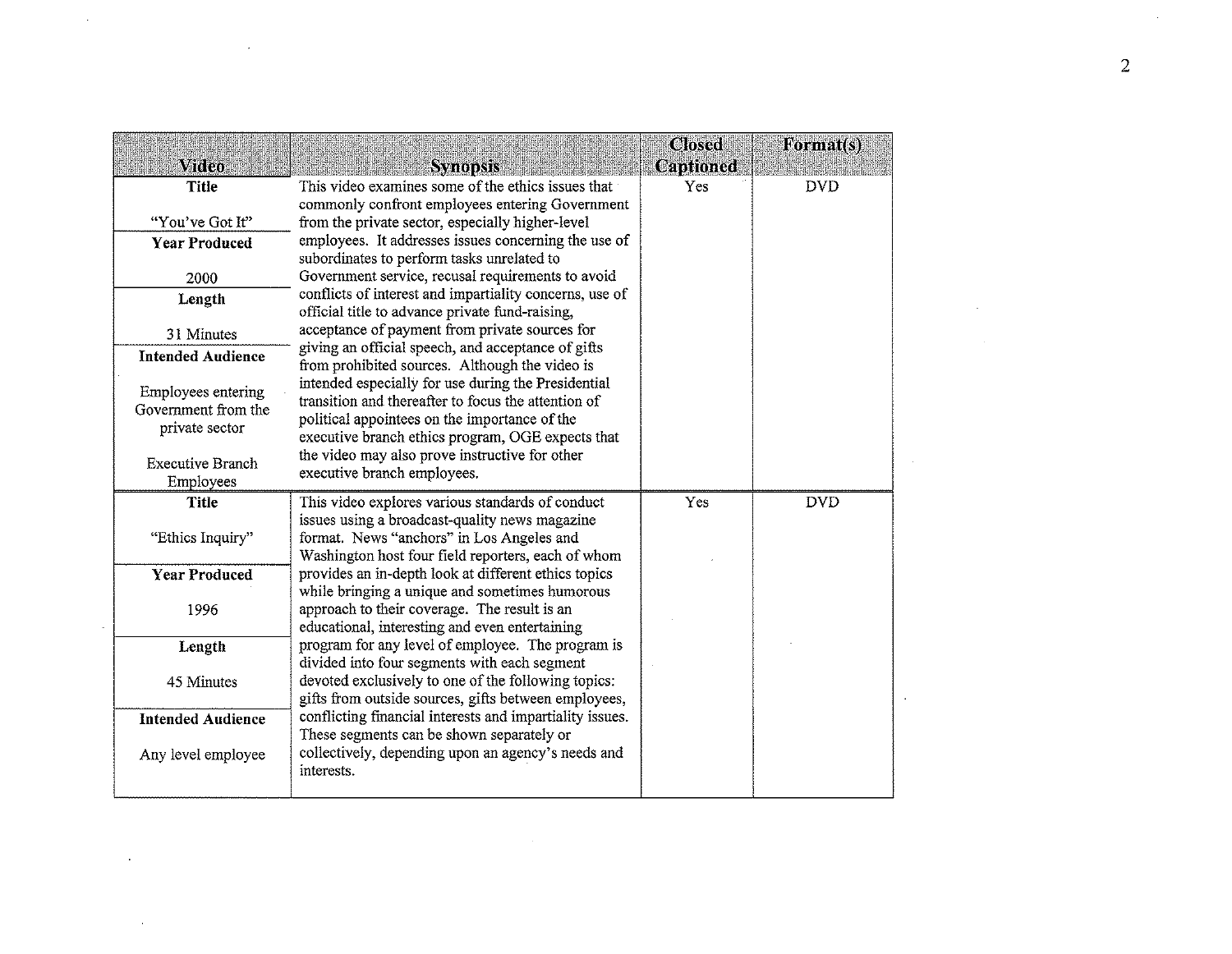| Video                                | <b>Synopsis</b>                                                                                                                                     | <b>Closed</b><br><b>Captioned</b> | Format(s)  |
|--------------------------------------|-----------------------------------------------------------------------------------------------------------------------------------------------------|-----------------------------------|------------|
| Title                                | This video is the story of an average executive                                                                                                     | N <sub>0</sub>                    | <b>DVD</b> |
| "The Battle for Avery<br>Mann"       | branch employee's struggles with the rules<br>governing everyday conduct. Throughout the story,<br>Avery is faced with different dilemmas including |                                   |            |
| <b>Year Produced</b>                 | using Government equipment for personal                                                                                                             |                                   |            |
| 1996                                 | documents, accepting a gift from a subordinate and<br>working on a project that involves his outside                                                |                                   |            |
| Length                               | employer. Avery finds himself caught between what                                                                                                   |                                   |            |
| 20 Minutes                           | he knows is the right thing to do and what may not<br>be right but would be more convenient or beneficial                                           |                                   |            |
| <b>Intended Audience</b>             | to him.                                                                                                                                             |                                   |            |
| <b>Executive Branch</b><br>Employees |                                                                                                                                                     |                                   |            |
| <b>Title</b>                         | This video is a news show that addresses the issues                                                                                                 | Yes                               | <b>DVD</b> |
| "The Revolving Door"                 | surrounding the seeking employment and post-<br>employment restrictions on executive branch                                                         |                                   |            |
| <b>Year Produced</b>                 | employees. Throughout the show periodic updates<br>are provided by a reporter covering a Congressional                                              |                                   |            |
| 1996                                 | Hearing on Capitol Hill focused on one employee's                                                                                                   |                                   |            |
| Length                               | possible violation of the post-employment law.                                                                                                      |                                   |            |
| 20 Minutes                           |                                                                                                                                                     |                                   |            |
| <b>Intended Audience</b>             |                                                                                                                                                     |                                   |            |
| <b>Executive Branch</b><br>Employees |                                                                                                                                                     |                                   |            |

 $\label{eq:2.1} \mathcal{L}(\mathcal{L}^{\text{max}}_{\mathcal{L}}(\mathcal{L}^{\text{max}}_{\mathcal{L}}))\leq \mathcal{L}(\mathcal{L}^{\text{max}}_{\mathcal{L}}(\mathcal{L}^{\text{max}}_{\mathcal{L}}))\leq \mathcal{L}(\mathcal{L}^{\text{max}}_{\mathcal{L}}(\mathcal{L}^{\text{max}}_{\mathcal{L}}))$ 

 $\label{eq:2.1} \frac{1}{\sqrt{2}}\int_{\mathbb{R}^3}\frac{1}{\sqrt{2}}\left(\frac{1}{\sqrt{2}}\right)^2\frac{1}{\sqrt{2}}\left(\frac{1}{\sqrt{2}}\right)^2\frac{1}{\sqrt{2}}\left(\frac{1}{\sqrt{2}}\right)^2\frac{1}{\sqrt{2}}\left(\frac{1}{\sqrt{2}}\right)^2.$ 

 $\mathcal{L}^{\mathcal{L}}$  , where  $\mathcal{L}^{\mathcal{L}}$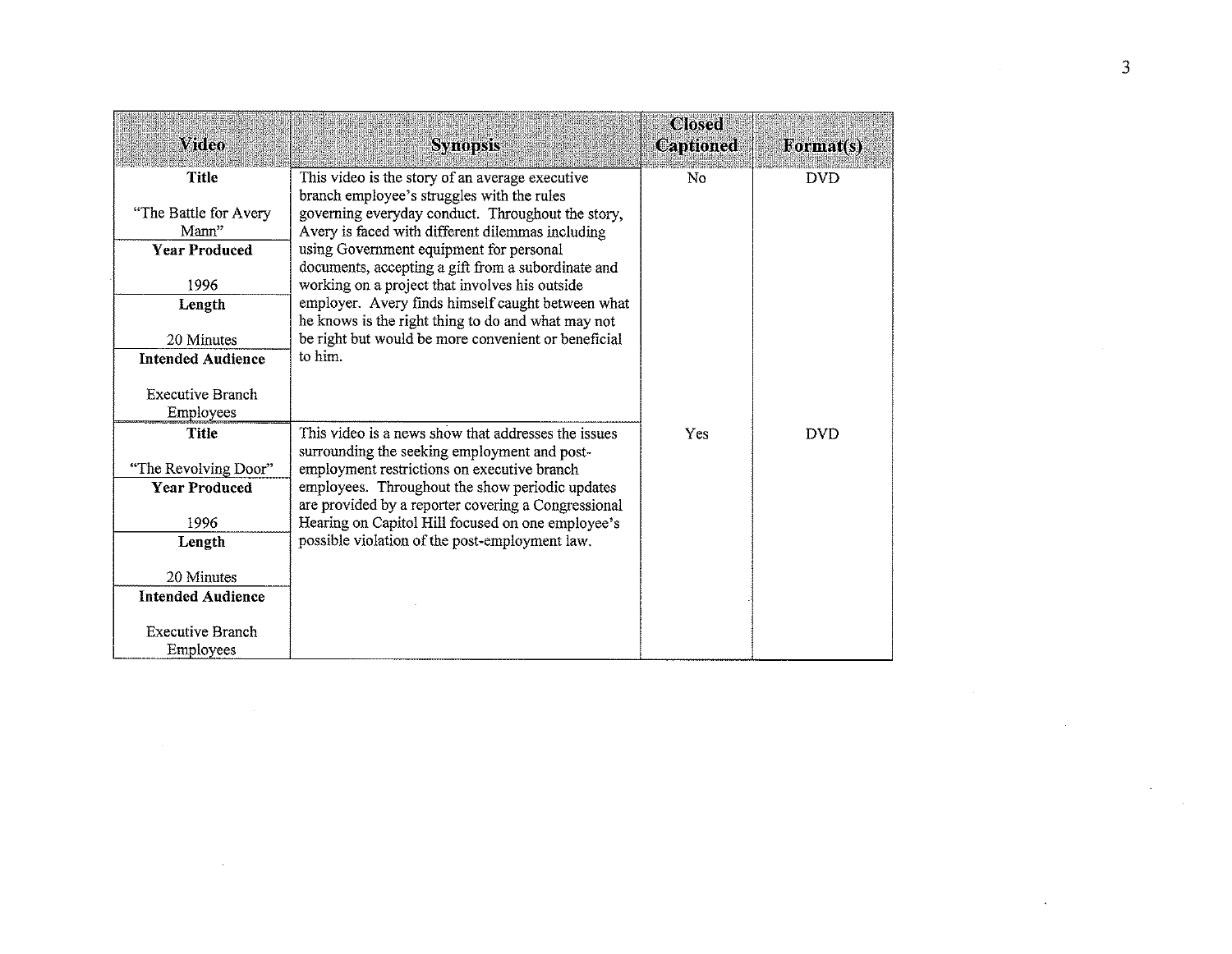|                               |                                                                                            | <b>Closed</b> | Format(s)  |
|-------------------------------|--------------------------------------------------------------------------------------------|---------------|------------|
| <b>Video</b>                  | <b>Synopsis</b>                                                                            | Captioned     |            |
| <b>Title</b>                  | This video follows three special Government<br>employees (SGE) through many of the ethical | Yes           | <b>DVD</b> |
| "The Ethical Choice:          | hurdles they face in the course of their Government                                        |               |            |
| Ethics for Special            | service. While the video focuses on SGEs, it also                                          |               |            |
| Government Employees"         | addresses many of the rules applicable to all                                              |               |            |
| <b>Year Produced</b>          | executive branch employees.                                                                |               |            |
|                               |                                                                                            |               |            |
| 1995                          |                                                                                            |               |            |
| Length                        |                                                                                            |               |            |
| 20 Minutes                    |                                                                                            |               |            |
| <b>Intended Audience</b>      |                                                                                            |               |            |
|                               |                                                                                            |               |            |
| Special Government            |                                                                                            |               |            |
| Employees                     |                                                                                            |               |            |
| <b>Title</b>                  | This 15-minute video explores the need for high-                                           | No            | <b>DVD</b> |
|                               | level executive branch officials to file a public                                          |               |            |
| "Public Financial             | financial disclosure report (SF 278) and emphasizes                                        |               |            |
| Disclosure:<br>A Closer Look" | the importance of completing the report accurately<br>and completely.                      |               |            |
| <b>Year Produced</b>          |                                                                                            |               |            |
|                               |                                                                                            |               |            |
| 1995                          |                                                                                            |               |            |
| Length                        |                                                                                            |               |            |
|                               |                                                                                            |               |            |
| 15 Minutes                    |                                                                                            |               |            |
| <b>Intended Audience</b>      |                                                                                            |               |            |
| High Level Executive          |                                                                                            |               |            |
| <b>Branch Employees</b>       |                                                                                            |               |            |

 $\sim 10^{11}$  km s  $^{-1}$ 

 $\mathcal{L}^{\pm}$ 

 $\hat{\mathcal{A}}$ 

 $\sim$